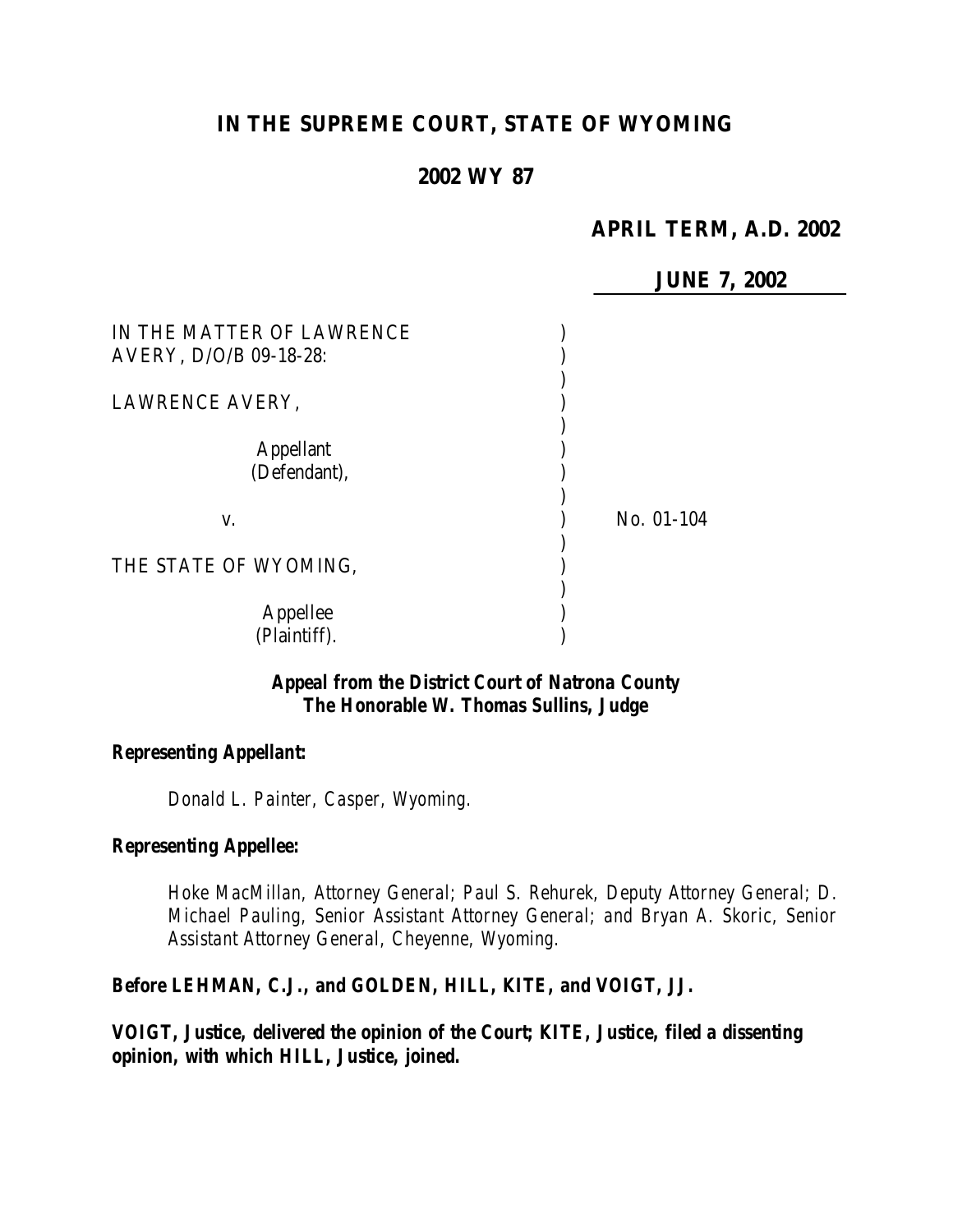# **VOIGT, Justice.**

[¶1] After pleading no contest, Lawrence Avery, the appellant, was convicted in 1985 of first-degree sexual assault and second-degree sexual assault, the victims being his stepgrandchildren. He was sentenced to ninety days in a community alternatives program or forty-five days in jail, to be followed by two years of supervised probation. In September 2000, the State filed an Application for Hearing to Designate Risk of Re-Offense, pursuant to the Wyoming Sex Offender Registration Act. In February 2001, the State filed an Amended Application for Hearing to Designate Risk of Re-Offense, in which several allegations were added as to recent behavior that suggested a high-risk classification was in order. The appellant appeals the district court's determination that he poses a high risk to re-offend. We find insufficient evidence to support the district court's order and we, therefore, reverse.

## **ISSUE**

[¶2] The appellant words the issue as follows:

Whether, as a matter of law, there was sufficient evidence for the district court to enter an Order and Designation of High Risk of Re-offense.

The State posits the issue as follows:

Did the State show that appellant posed a high risk of reoffense by a preponderance of the evidence?

# **THE WYOMING SEX OFFENDER REGISTRATION ACT**

[¶3] In 1994, this state adopted the Wyoming Sex Offender Registration Act (the Act). Wyo. Stat. Ann. § 7-19-301 (LexisNexis 2001) contains several rather complex definitions that are determinative of which offenders must register and for which crimes. Suffice it to say for purposes of this appeal that the appellant's 1985 convictions required him to register. He has not raised his duty to register as an issue in this appeal.

[¶4] In addition to registration, the Act provides for a process whereby certain sex offenders are to be classified as to their risk of re-offense. That process is found in Wyo. Stat. Ann. § 7-19-303 (LexisNexis 2001). The appellant does not contend that he should not be subject to this process. Rather, he contends that the evidence presented was insufficient for the district court to have classified him as high risk, when considered under the mandatory factors of Wyo. Stat. Ann. § 7-19-303(d):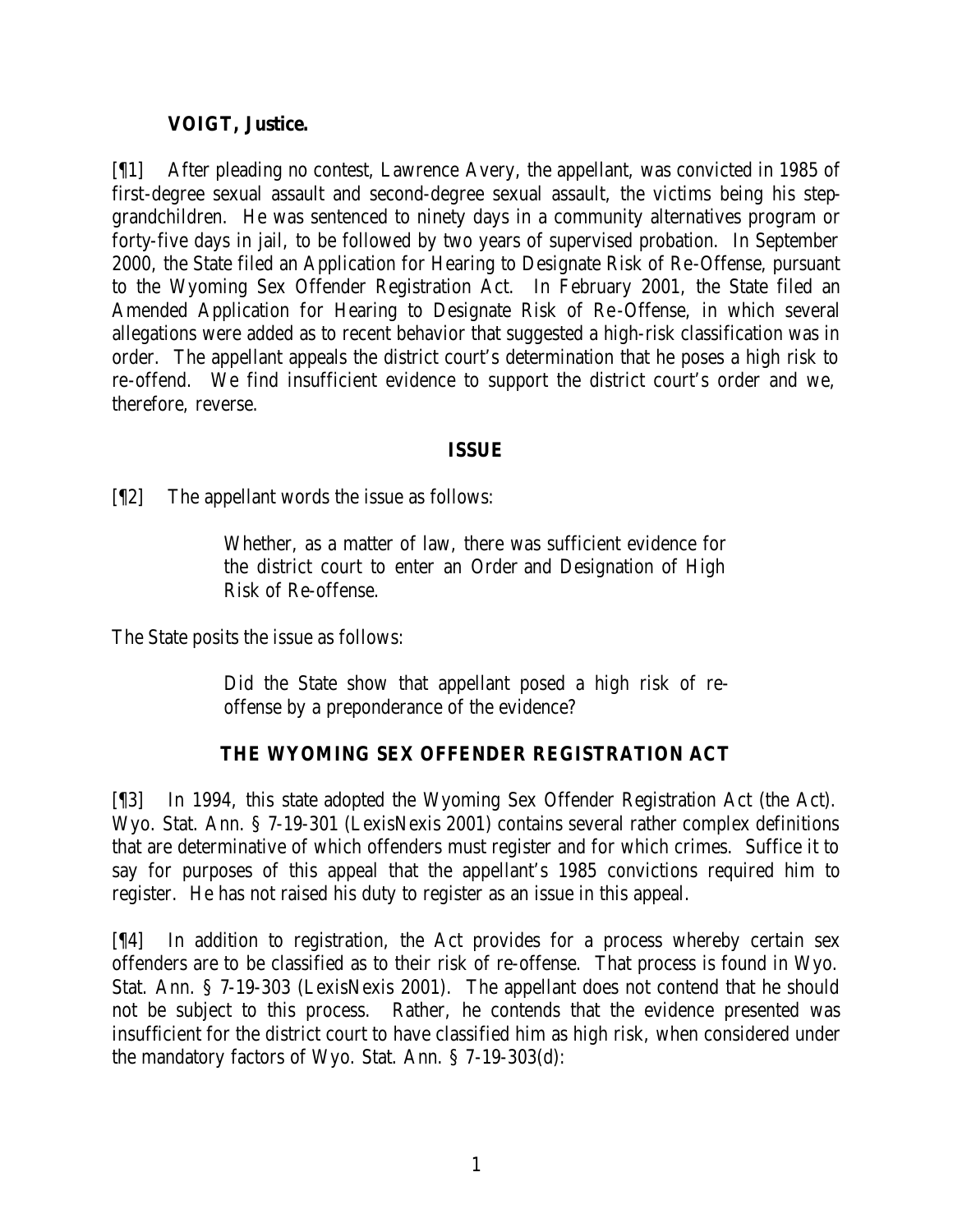In determining an offender's risk of reoffense under subsection (c) of this section, the court shall consider:

> (i) Conditions of release that minimize risk of reoffense, including whether the offender is under supervision of probation or parole, receiving counseling, therapy or treatment, or residing in a home situation that provides guidance and supervision;

> (ii) Physical conditions that minimize the risk of reoffense, including advanced age or debilitating illness;

> (iii) Criminal history factors indicative of high risk of reoffense, including:

> > (A) Whether the offender's conduct was found to be characterized by repetitive and compulsive behavior;

> > (B) Whether the offender served the maximum term under the court order;

> > (C) Whether the offender committed the sexual offense against a child;

> > (D) Whether psychological or psychiatric profiles indicate a risk of recidivism;

> > (E) The offender's response to treatment;

> > (F) Recent behavior, including behavior while confined or while under supervision in the community as well as behavior in the community following service of sentence;

> > (G) Recent threats against persons or expressions of intent to commit additional crimes; and

> > (H) Other criminal history factors, including:

> > > 2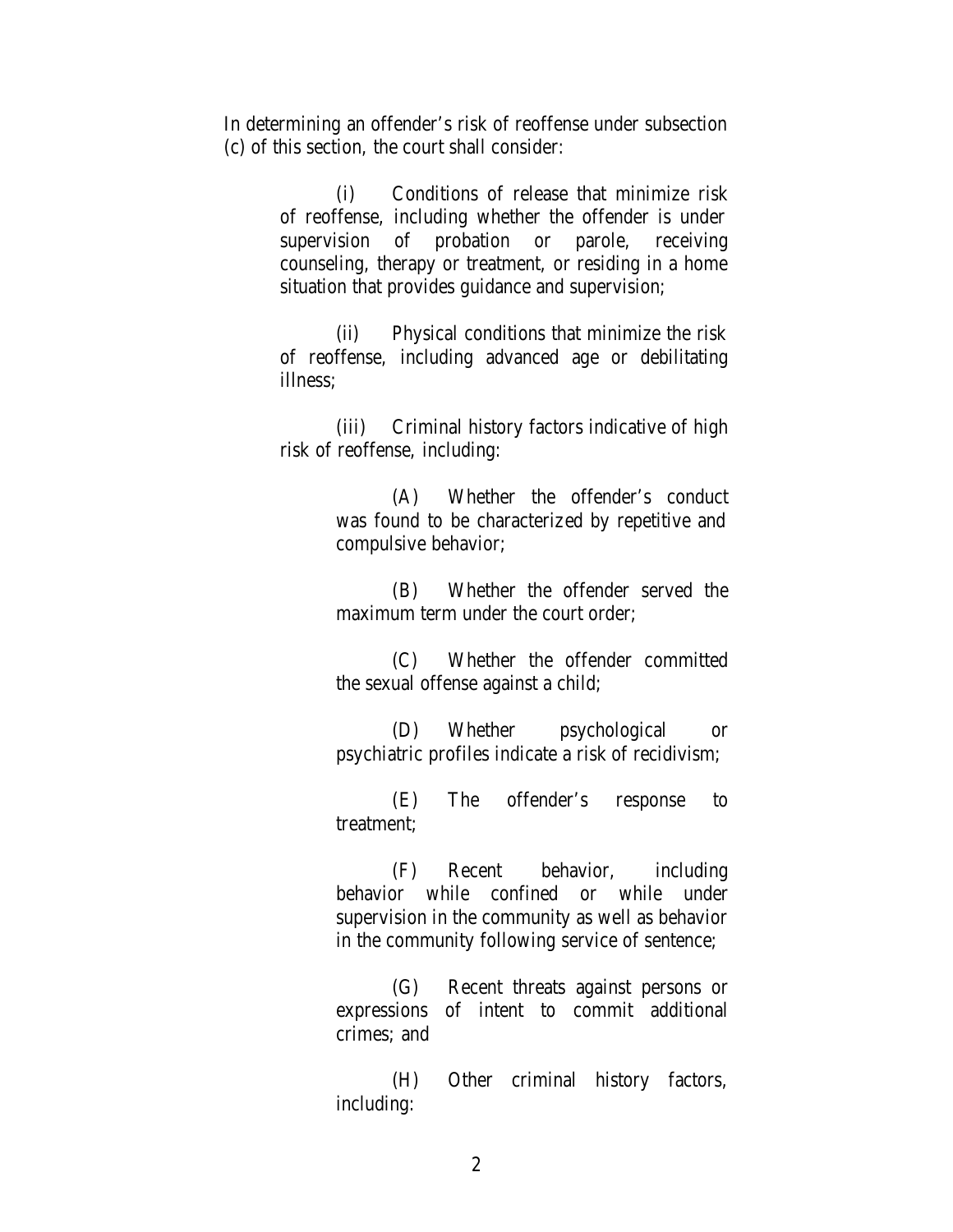(I) The relationship between the offender and the victim;

(II) Whether the offense involved the use of a weapon, violence or infliction of serious bodily harm;

(III) The number, date and nature of prior offenses.

#### **STANDARD OF REVIEW**

[¶5] On appeal, sufficiency of the evidence is analyzed by viewing the evidence in the light most favorable to the prevailing party and by affording to the prevailing party the benefit of all reasonable inferences that may be drawn from that evidence. *Nollen v. State*, 12 P.3d 682, 684 (Wyo. 2000) (*quoting Rodriguez v. State*, 962 P.2d 141, 148 (Wyo. 1998)). We do not reweigh the evidence or re-examine the credibility of the witnesses. *Nollen*, 12 P.3d at 684 (*quoting Rodriguez*, 962 P.2d at 148). Neither do we usually consider conflicting evidence presented by the non-prevailing party. *Williams v. State*, 986 P.2d 855, 857 (Wyo. 1999). Where, however, as here, the fact finder was a judge, rather than a jury, our role is somewhat more expansive:

> "The factual findings of a judge are not entitled to the limited review afforded a jury verdict. *Hopper v. All Pet Animal Clinic, Inc.*, 861 P.2d 531, 538 (Wyo.1993). While the findings are presumptively correct, the appellate court may examine all of the properly admissible evidence in the record. *Id.* Due regard is given to the opportunity of the trial judge to assess the credibility of the witnesses, and our review does not entail weighing disputed evidence. *Id.* Findings of fact will not be set aside unless the findings are clearly erroneous. *Id.* A finding is clearly erroneous when, although there is evidence to support it, the reviewing court on the entire evidence is left with the definite and firm conviction that a mistake has been committed. *Id.*"

*Stroup v. Oedekoven*, 995 P.2d 125, 128 (Wyo. 1999) (*quoting Springer v. Blue Cross and Blue Shield of Wyoming*, 944 P.2d 1173, 1175-76 (Wyo. 1997)). When supported by substantial evidence, a judge's factual findings will not be disturbed on appeal unless they are against the great weight of the evidence. *McNeiley v. Ayres Jewelry Co.*, 886 P.2d 595, 597 (Wyo. 1994); *Leavell v. Linn*, 884 P.2d 1364, 1368 (Wyo. 1994).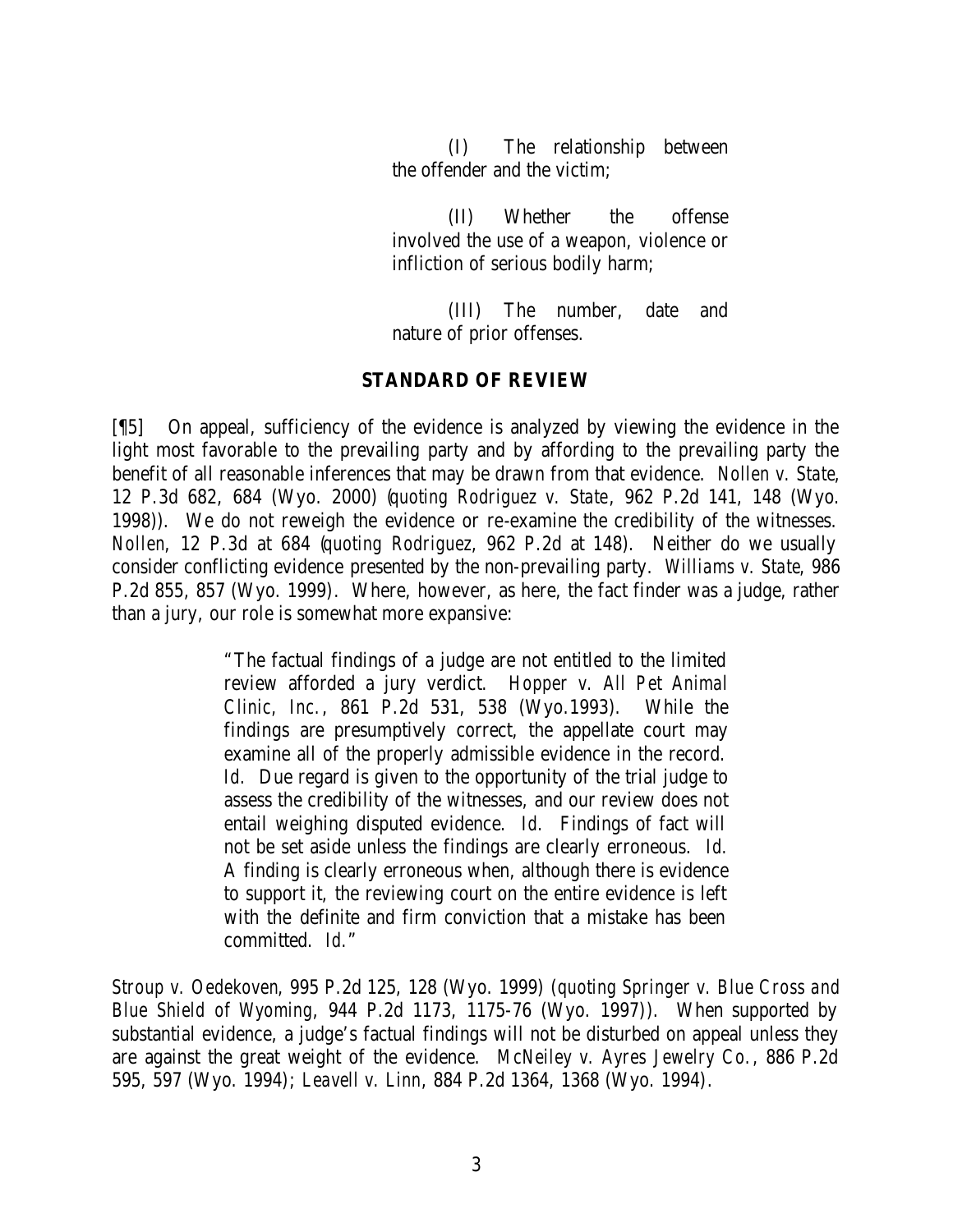[¶6] Obviously, sufficiency of the evidence cannot be evaluated without knowing the standard against which the evidence is to be measured. That is problematic in the present situation because the Act neither assigns the burden of persuasion nor says what that burden is to be. That fact is exacerbated by the failure of the parties to provide any guidance to this Court on the issue. The appellant does not even address the burden of proof. The State's entire analysis is as follows:

> Appellant's hearing was a civil proceeding, not a criminal proceeding. The logical burden of proof which the State had to meet as the movant was showing by a preponderance of the evidence that Appellant posed a high risk of re-offense. Appellant has not argued for the application of a different burden of proof, and there is no logical basis for the application of a more rigorous standard in Appellant's hearing. The record shows that the State satisfied its burden of proving by a preponderance of the evidence that Appellant posed a high risk of re-offense.

[¶7] It is true that the Act is a regulatory device, not a method of imposing criminal punishment. *Johnson v. State,* 922 P.2d 1384, 1387 (Wyo. 1996); *Snyder v. State,* 912 P.2d 1127, 1130-31 (Wyo. 1996). Consequently, it is not difficult to conclude that "beyond a reasonable doubt" is not the appropriate standard. That is not the same as saying, however, that "preponderance of the evidence" is the correct standard. Contrary to the State's observation, there may well be some logical basis for a more rigorous standard. It has been held that due process under the Fourteenth Amendment to the United States Constitution requires not only that the state carry the burden of persuasion at sexual offender classification hearings, but that it do so by clear and convincing evidence. *E.B. v. Verniero,* 119 F.3d 1077, 1106-11 (3rd Cir. 1997), *cert. denied*, 522 U.S. 1109, *cert. denied*, 522 U.S. 1110 (1998). *See also* Jane A. Small, Note, *Who are the People in Your Neighborhood? Due Process, Public Protection, and Sex Offender Notification Laws,* 74 N.Y.U. L. Rev. 1451 (Nov. 1999).<sup>1</sup>

[¶8] As mentioned above, this issue has not been briefed in the instant case. The appellant ignored the issue and the State assumed the burden of proof standard was "preponderance of the evidence." Because important constitutional and policy issues are involved, we do not intend to rule on the appropriate standard until such time as it is properly presented to us and adequately briefed. For purposes of the instant case only, we will follow the lead of the parties and consider the evidentiary issue as it has been

 1 This approach utilizes a balancing test derived from *Mathews v. Eldridge,* 424 U.S. 319, 334-35, 96 S.Ct. 893, 47 L.Ed.2d 18 (1976), whereby the court considers four factors: (1) the private interest affected by the official action; (2) the risk of the erroneous deprivation of such interest through the procedures used; (3) the probable value of any alternative procedures; and (4) the government's interest.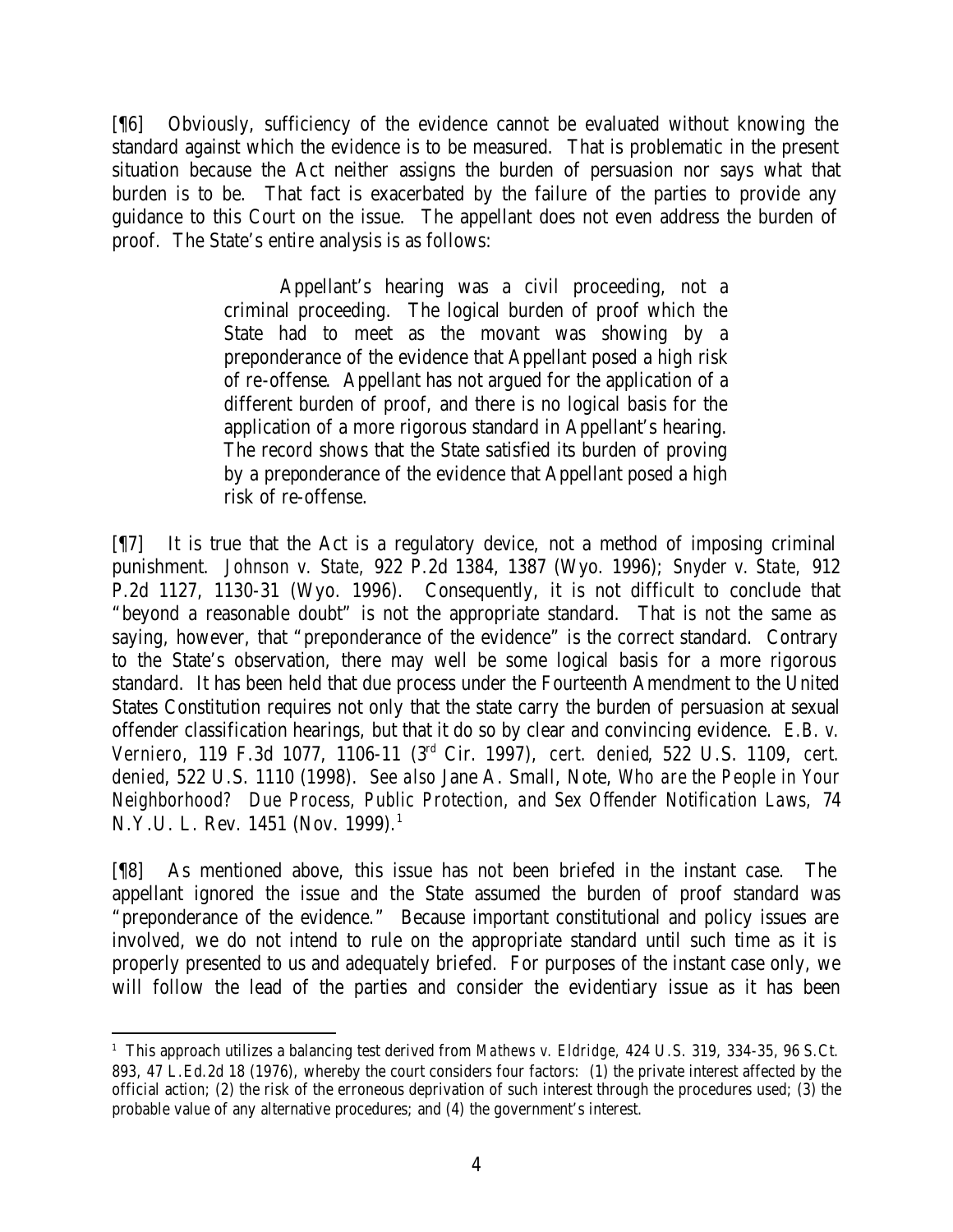presented; that is, as a question of the preponderance of the evidence.<sup>2</sup> By doing so, we are not making a determination that such is the proper standard to be applied under the Act.

#### **DISCUSSION**

[¶9] Two witnesses testified at the hearing. The first, Lynn Cohee, is an investigator in the Natrona County Sheriff's Office. Cohee's testimony can best be described as an unsuccessful attempt to "hearsay in" allegations of improper sexual contact between the appellant and three minors during the period from 1995 to 1999. No specific improper conduct by the appellant was established through Cohee's testimony, and the district court did not indicate that it relied on Cohee's testimony in any way in reaching its decision.

[¶10] The second witness to testify was the appellant. His testimony contained considerable information that may be seen as relevant to the statutory factors to be considered by the district court:

1. At the time of the hearing, the appellant was seventy-two years old.

2. At the time of the hearing, the appellant was not married and lived with no one.

3. The male victim was seven years old and the female victim was six years old at the time of the original offenses.

4. The appellant denied the original offenses, contrary to statements he allegedly made that were included in the presentence investigation report.

5. The appellant served the full forty-five days of his jail sentence.

6. The appellant obtained no counseling.

7. The appellant has never been diagnosed with a mental or psychological problem.

8. The appellant suffers from erectile dysfunction as a result of injuries received when a trailer fell on him, and he has not had an erection since that occurred, approximately in 1988.

<sup>&</sup>lt;sup>2</sup> A preponderance of the evidence is such evidence that leads the trier of fact to find that the existence of the contested fact is more probable than its non-existence. *In re Worker's Compensation Claim of Johnson,*  2001 WY 48, ¶ 9, 23 P.3d 32, 36 (Wyo. 2001) (*quoting Scherling v. Kilgore*, 599 P.2d 1352, 1359 (Wyo. 1979)).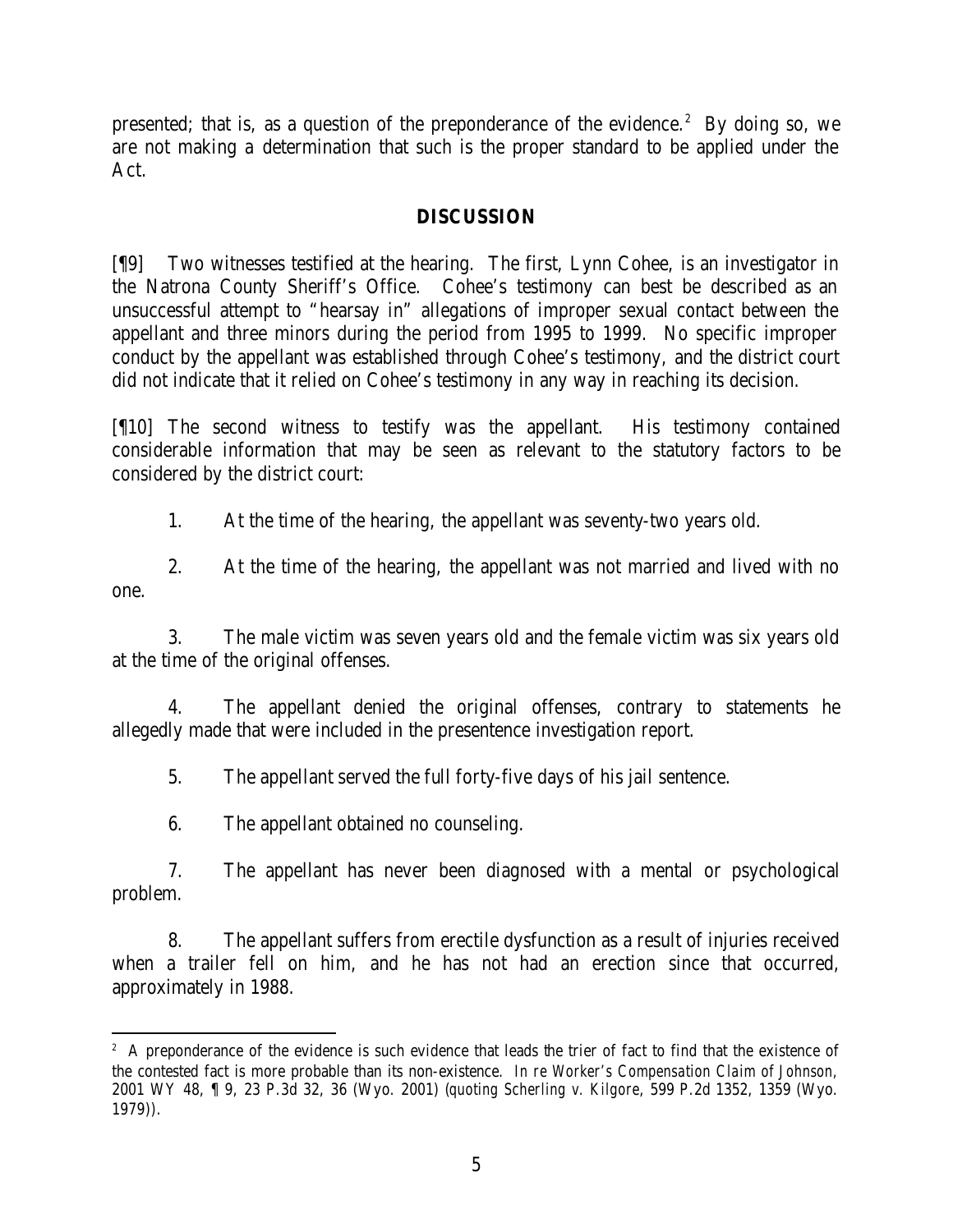9. The appellant's probation was never revoked.

10. The appellant denied the allegations of any recent improper sexual contact with minors.

11. The appellant has had aneurysm surgery, with frequent angioplasty procedures thereafter.

[¶11] At the end of the classification hearing, the district court announced its decision and the reasons for it. For ease of analysis, we quote the comments verbatim:

> THE COURT: Very good. I find matters such as the one presented here most challenging. My view of this particular case is that the factors set forth by statute cut both ways. There's many things that can be argued going both ways in this situation.

> The question to be determined is not whether there has been re-offense but whether there's a risk of re-offense, and in my mind the factors that are laid out here can be analyzed in a couple of different ways. For example, the factors whether there are conditions of release that minimize the risk of reoffense, whether the offender is under supervision or received counseling, therapy or treatment.

> In that regard, Mr. Painter is correct that he's not under supervision, he's not receiving counseling at this time. But on the other hand, even though it may not have been his fault, it appears to me that if someone were convicted of first degree sexual assault and second degree sexual assault that maybe even if it wasn't mandated by the Court that the problem be addressed by counseling, therapy, treatment, by dealing with the underlying problem that created the offense in the first place. So I can see where you could argue a factor like that to cut both ways.

> Focusing on the offense itself, which is the criminal history factors, I have very big concerns. We have two serious convictions for the most serious sex offenses under Wyoming law, sexual assault in the first degree, sexual assault in the second degree. We have offenses committed against very young minor children. We have offenses committed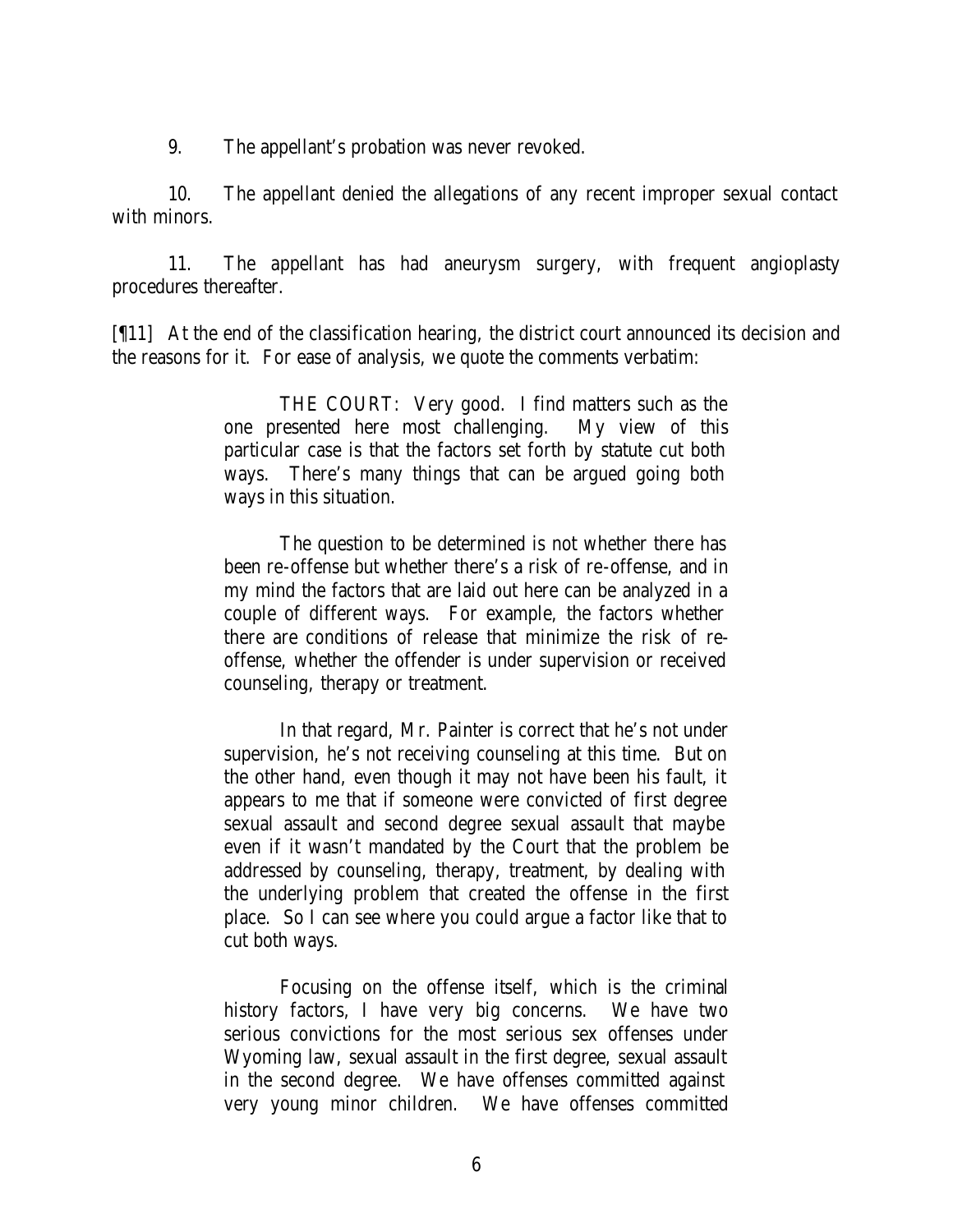against a male and a female. We have offenses he's committed against grandchildren.

There was a concern I have about the testimony of Mr. Avery basically denying any offense in the first hand relative to offenses to which he stands convicted. The Court clearly had to have accepted a factual basis to accept his pleas of nolo contendere in the first instance and his denial of statements made in a pre-sentence investigation which was adopted in the course of that criminal proceeding and documents his statement or his version of the offense substantially in my mind impeached his credibility in these proceedings.

So because of those primary factors, although I'm considering all of the factors, including clearly that his physical condition minimizes his risk for offense, I have to come down on the side of the State in this matter because of huge concerns I have in those areas I've identified.

I'm going to make a finding of a high risk for reoffense in this case and ask, Ms. Wilking, if you would, to prepare an order reflecting that ruling for Mr. Painter's approval as to form.

[¶12] Essentially, the points made by the district court are (1) the appellant had not undergone counseling or other therapy; (2) first-degree sexual assault and second-degree sexual assault are the most serious sexual assault crimes under Wyoming law; (3) the victims were children, a male and a female, and they were the appellant's stepgrandchildren; (4) the appellant denied committing the offenses despite contrary statements contained in the presentence investigation report, which denial casts doubt on the appellant's credibility; and (5) the appellant's physical condition minimized the risk.

[¶13] The question now before this Court is whether these conclusions and the district court's decision to categorize the appellant as high risk are contrary to the great weight of the evidence. We conclude that such is the case. The evidence established that the appellant was a seventy-two-year-old man who, approximately sixteen years earlier, had been convicted of sexually assaulting his step-grandchildren. For some reason not explained in the record, he was allowed to plead no contest, and he served only forty-five days in jail.<sup>3</sup> He successfully completed two years of supervised probation. Most

 <sup>3</sup> One reason the district court expressed concern about the appellant's credibility was that the appellant now denied the original crimes, despite the fact that the sentencing court "had to have accepted a factual basis to accept his plea of nolo contendere . . .." The record does not, however, establish that the appellant,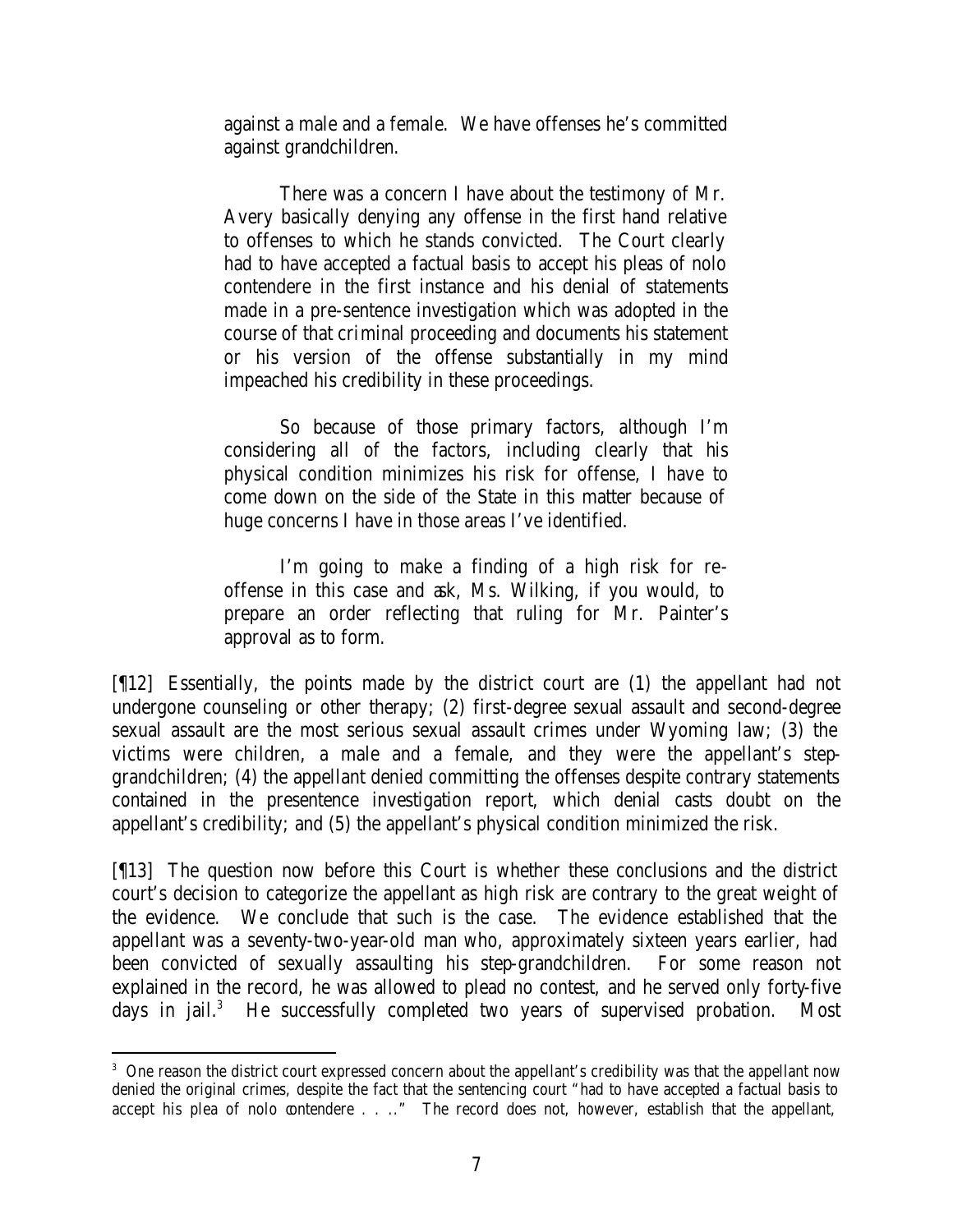glaringly absent from the evidence was proof, as opposed to accusation, of recidivism during the sixteen years since the offenses. In addition, the appellant's physical condition at least raised a serious question as to the likelihood of re-offense or even the ability to reoffend.

[¶14] Contrary to the district court's findings, the great weight of the evidence suggests that the appellant does not pose a high risk of re-offense. The State did not prove, for instance, that the appellant's conduct was "characterized by repetitive and compulsive behavior," or that there were any "psychological or psychiatric profiles [to] indicate a risk of recidivism," or that the appellant's recent behavior indicated a threat of re-offense, or that the appellant had made recent threats or expressions of intent to re-offend. Wyo. Stat. Ann. §  $7-9-303(d)(iii)(A)$  and (D).

[¶15] There will be cases such as this one, where newly registering offenders committed their crimes many years ago. If the statutory classification system is to have any integrity, the State must prove more than the mere commission of the original offense, especially where the offender has been out and about in society during the interim without further offense. The five points outlined by the district court in this case might carry greater weight in the case of a recent crime with a newly released offender. However, they cannot very well meet the State's burden where the offender has been in the community for sixteen years without proven recidivism.

[¶16] We recognize that the risk classification scheme of the Act creates a dilemma for the district courts. The district court, without much information, is asked to predict the likely future conduct of an offender. If the district court "guesses" wrong, and someone who was assessed as low risk or moderate risk re-offends, the district court's judgment may be called into question, not to mention the fact that there will be a new victim or victims. On the other hand, if the district court takes the safer route, and classifies all offenders as high risk, then the public warning feature of the system is rendered meaningless, and individual offenders are not treated fairly.

[¶17] The only way this statutory scheme will work is if the State is held to a burden of proof sufficient to allow the district court to distinguish one offender from another, utilizing the statutory factors. In the instant case, the great weight of the evidence simply did not justify placing the appellant in a high-risk category.

[¶18] We reverse and remand for a new classification hearing under the statute.

himself, established a factual basis and, furthermore, the establishment of a factual basis by a defendant upon pleading nolo contendere is not required. *Peitsmeyer v. State*, 2001 WY 38, ¶ 7, 21 P.3d 733, 734 (Wyo. 2001); *State v. Steele*, 620 P.2d 1026, 1028 (Wyo. 1980).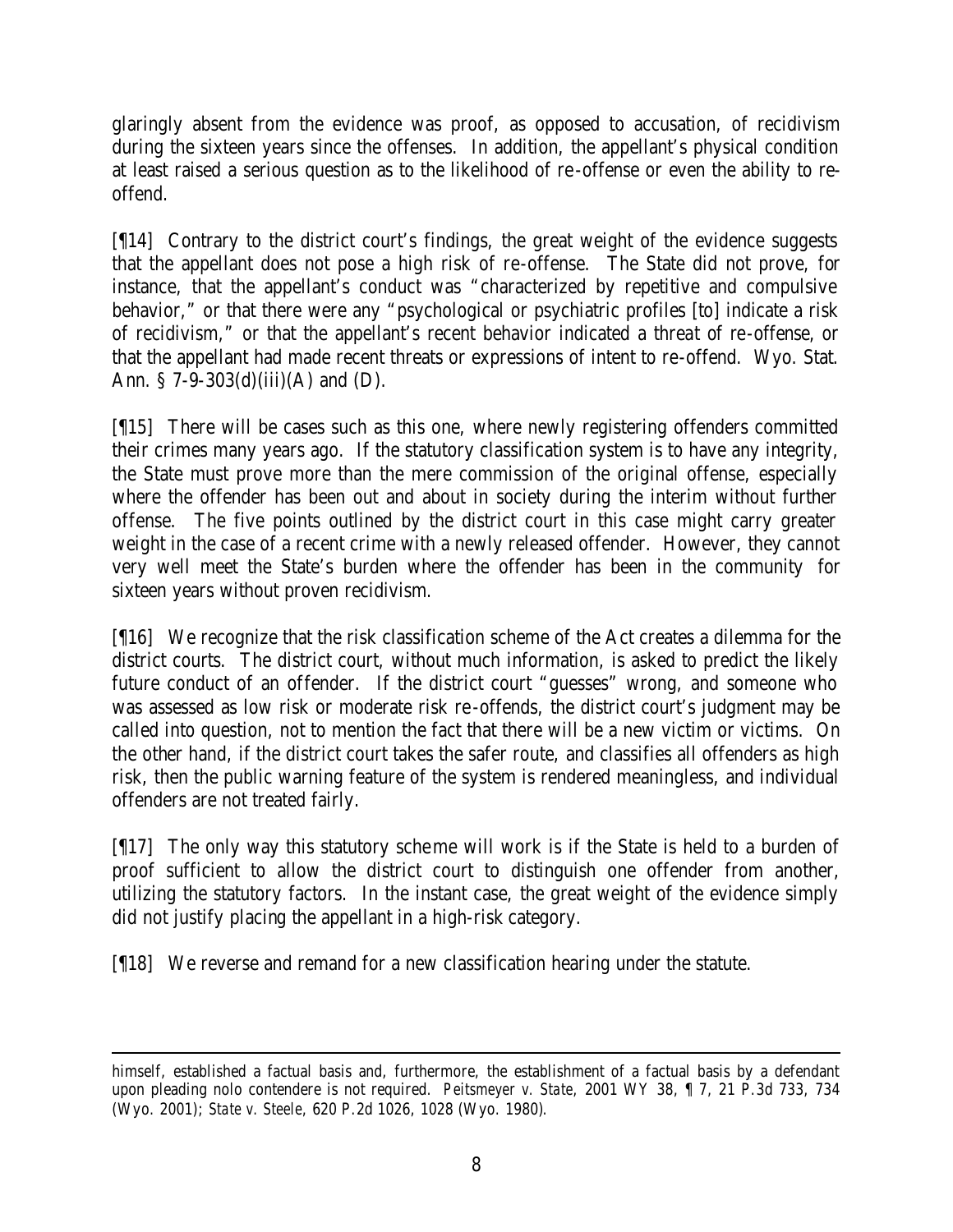KITE, Justice, dissenting, with whom HILL, Justice, joins.

[¶19] I respectfully dissent from the majority opinion. After stating the applicable standard of review, the majority proceeds to disregard the substantial evidence supporting the district court's findings and make its own determination without the benefit of observing the witnesses. The majority uses preponderance of the evidence as the standard of proof. This standard is met if the evidence leads the trier of fact to find that the existence of the contested fact is more probable than its nonexistence. *Parker Land and Cattle Company v. Wyoming Game and Fish Commission*, 845 P.2d 1040, 1078 (Wyo. 1993). "The conclusion of what preponderates is with the trier of fact." *Id.*; *see also Curless v. Curless*, 708 P.2d 426, 429 (Wyo. 1985).

> [I]t is important that the exercise of discretion be accompanied by the trial court's articulation of the factors considered and the weight accorded to them .... [A]rticulation of the reasons for the decision tends to provide a firm base for an appellate judgment that discretion was soundly exercised. It confines review of the exercise of discretion to its appropriate scope--i.e., whether the relevant factors were considered and given appropriate weight . . . .

*United States v. Criden*, 648 F.2d 814, 819 (3d Cir. 1981); *see also WJH v. State*, 2001 WY 54, ¶18, 24 P.3d 1147, ¶18 (Wyo. 2001); *Pace v. Pace*, 2001 WY 43, ¶15, 22 P.3d 861, ¶15 (Wyo. 2001). The district court concluded, based on all the evidence and consideration of the statutory factors, Mr. Avery presented a high risk of reoffense.

[¶20] If the record contains substantial evidence, we will not disturb a judge's factual findings on appeal unless they are against the great weight of the evidence. *McNeiley v. Ayres Jewelry Co.*, 886 P.2d 595, 597 (Wyo. 1994); *Leavell v. Linn*, 884 P.2d 1364, 1368 (Wyo. 1994).

> Findings of fact will not be set aside unless the findings are clearly erroneous. A finding is clearly erroneous when, although there is evidence to support it, the reviewing court on the entire evidence is left with the definite and firm conviction that a mistake has been committed.

*Springer v. Blue Cross and Blue Shield of Wyoming*, 944 P.2d 1173, 1176 (Wyo. 1997) (citation omitted); *see also Stroup v. Oedekoven*, 995 P.2d 125, 128 (Wyo. 1999). Although a different judgment may have been reached and the question the district court faced may have been a close one, the court's findings are not clearly erroneous. It cannot be reasonably concluded, based upon this record, that a mistake was made.

[¶21] Two factors cause me to disagree with the majority's decision to reverse the district court's order. First, the record indicates the court considered substantial evidence, the most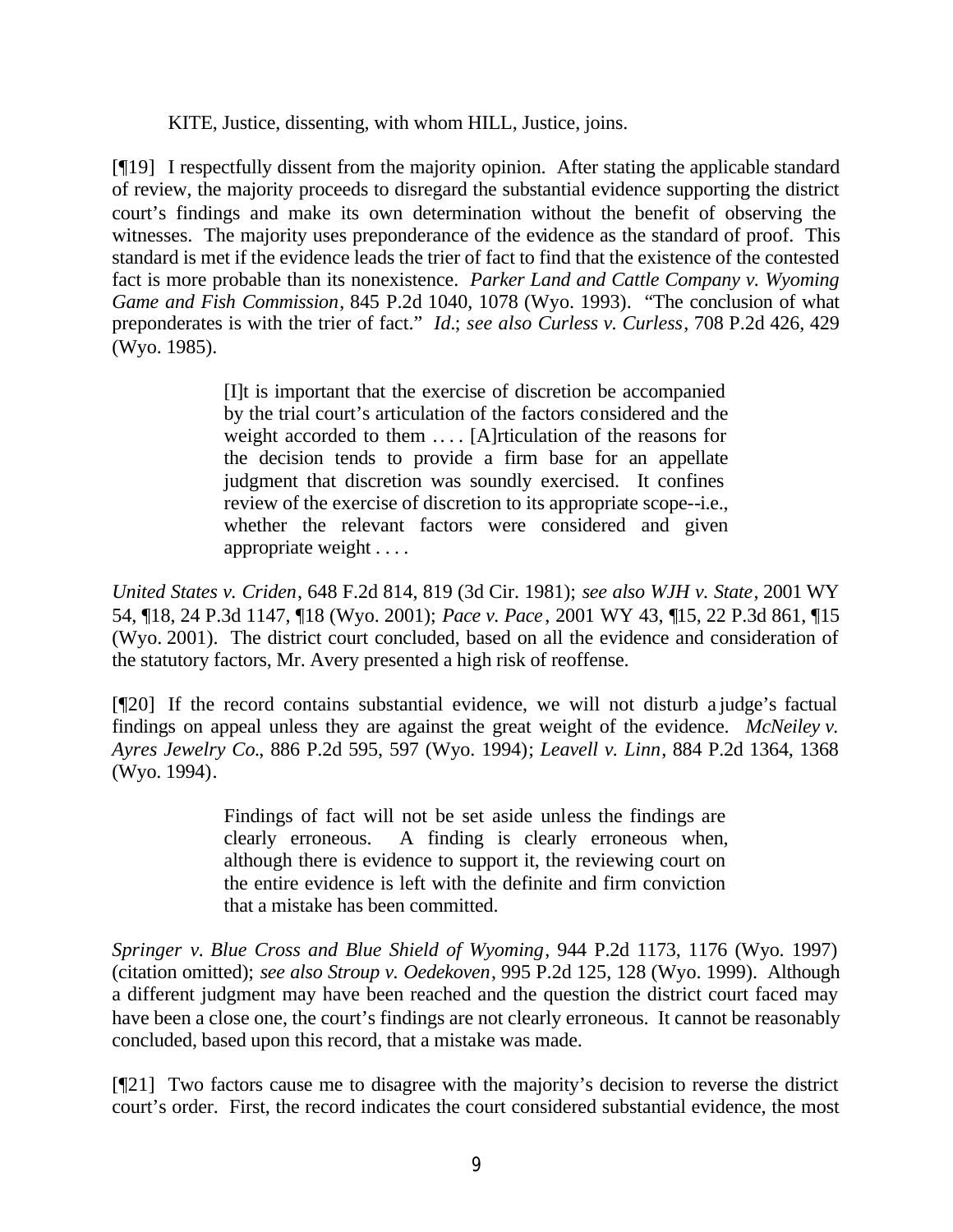persuasive of which may have been Mr. Avery's own testimony. Second, the court carefully explained how the statutory factors were considered and weighed. Nothing in the statute mandates one factor should be determinative of the outcome. Instead, the district court is directed to find the appropriate level of risk of reoffense based upon a review of all the factors, weighing them equally. The majority places undo emphasis on the lack of evidence of actual reoffense and Mr. Avery's physical condition, which, contrary to the inference of the majority, does not prevent him from committing another sexual assault similar to those for which he was convicted.

[¶22] Evidence indicating a high risk of reoffense included the testimony of Lynn Cohee, an investigator for the Natrona County sheriff's office, and Mr. Avery and the record of the original offense. The nature of the original offense establishes several of the statutory factors. Mr. Avery was charged with and convicted of first-degree sexual assault and second-degree sexual assault of very young victims who were six and seven years old. Wyo. Stat. Ann. § 7-19-303(d)(iii)(C) (LexisNexis 2001). The children were Mr. Avery's stepgrandchildren who were living with him at the time the crimes were committed. Wyo. Stat. Ann. § 7-19-303(d)(iii)(H)(I) (LexisNexis 2001). Mr. Avery pleaded no contest to the charges which constitutes an admission of all the essential elements of the charges. *Zanetti v. State*, 783 P.2d 134, 139 (Wyo. 1989); *State v. Steele*, 620 P.2d 1026, 1028 (Wyo. 1980).

[¶23] Significantly, at the hearing on the state's petition to designate Mr. Avery as high risk for reoffense, Mr. Avery was no longer subject to probation or parole; was not receiving any counseling, therapy, or treatment; and was not residing in a home situation that provided guidance and supervision. Wyo. Stat. Ann. § 7-19-303(d)(i) (LexisNexis 2001). Further, he refused to accept any responsibility for his conduct and denied ever having physical contact with his step-grandchildren. This denial directly contradicted his nolo contendere plea. His conviction required that he register his address with the sheriff's office and send a written notice of any change of address within ten days of establishing a new residence. Wyo. Stat. Ann. § 7-19-302(e) (LexisNexis 2001). Despite this, he admitted he had not been living at his registered address for over a year.

[¶24] Fundamental to a sexual offender's success in avoiding future offenses is acceptance of his problem and commitment to seek help. Mr. Avery's testimony showed neither. His blatant refusal to even admit the prior offense occurred and failure to comply with the registration requirements provided ample foundation for the district court's conclusion he was not credible and its belief Mr. Avery presented a high risk for reoffense.

[¶25] The majority dismisses Ms. Cohee's testimony as an attempt to "hearsay in" evidence concerning improper conduct by Mr. Avery with other minors since his conviction. While it is true that the alleged victims did not testify, Ms. Cohee testified she received a complaint against Mr. Avery in 1996 regarding allegations of sexual intercourse with two minors. She also testified to receiving a complaint in 1999 in which a ten-year-old girl claimed Mr. Avery performed oral sex with her. Ms. Cohee offered the results of a lie detector test administered on Mr. Avery as a result of those complaints, and Mr. Avery successfully objected to its